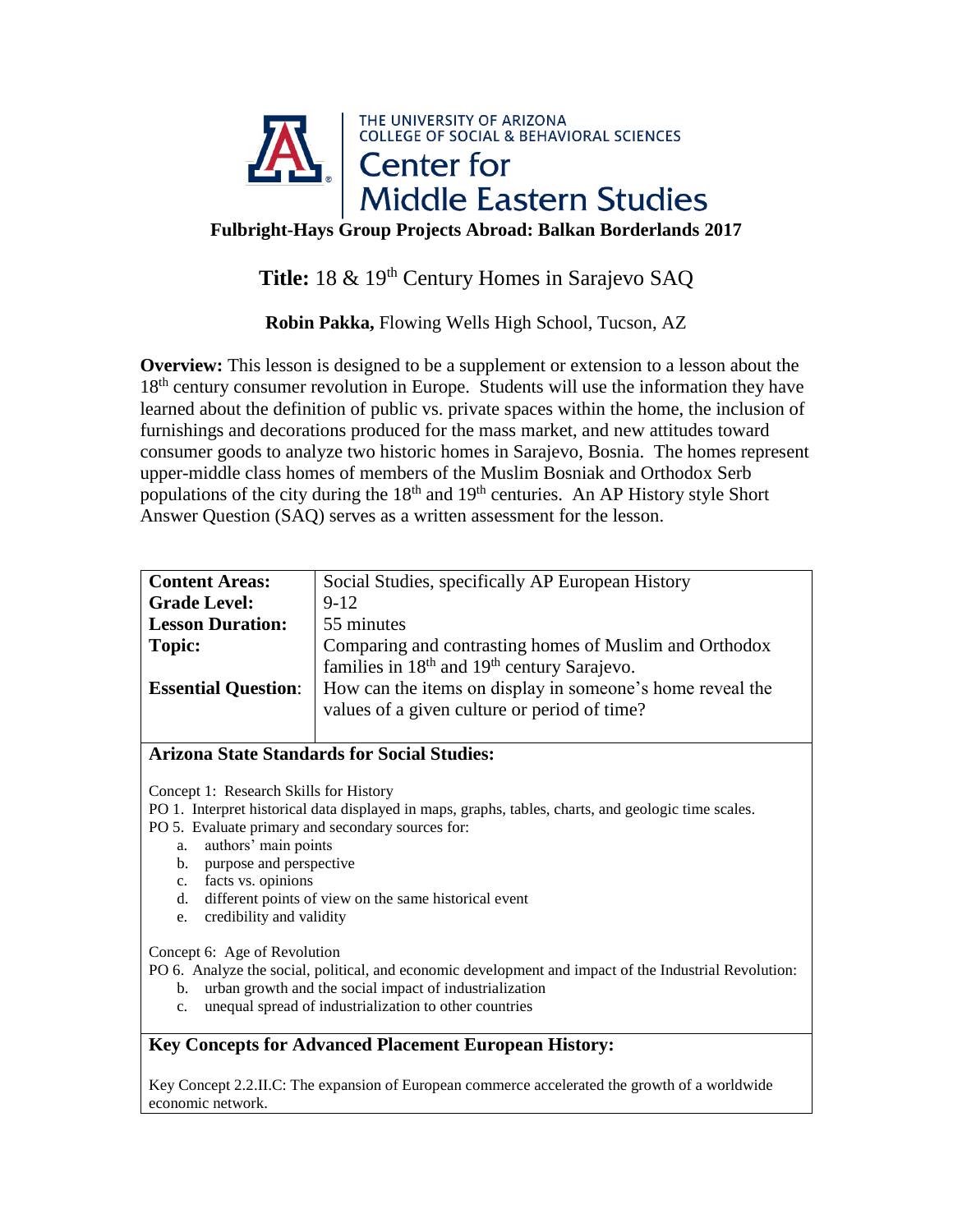- The European-dominated worldwide economic network contributed to the agricultural, industrial and consumer revolutions in Europe.
	- o Overseas products and influences contributed to the development of a consumer culture in Europe.

Key Concept 2.2.II.E: The expansion of European commerce accelerated the growth of a worldwide economic network.

- The European-dominated worldwide economic network contributed to the agricultural, industrial and consumer revolutions in Europe.
	- o Foreign lands provided raw materials, finished goods, laborers, and markets for the commercial and industrial enterprises in Europe.

Key Concept 2.4.II: The experiences of everyday life were shaped by demographic, environmental, medical, and technological changes.

The consumer revolution of the  $18<sup>th</sup>$  century was shaped by a new concern for privacy, encouraged the purchase of new goods for homes, and created new venues for leisure activities. o Homes were built to include private retreats

### **Learning Objectives:**

Student will be able to

 accurately identify and explain in writing features that were similar as well as unique between the homes of Muslims and Orthodox Serbs during the 18<sup>th</sup> and 19<sup>th</sup> century in Sarajevo.

### **Assessment:**

18<sup>th</sup> and 19<sup>th</sup> Century Homes in Sarajevo SAQ

## **Materials:**

- 1)  $18<sup>th</sup>$  and  $19<sup>th</sup>$  Century Homes student handout
- $2)$  18<sup>th</sup> and 19<sup>th</sup> Century Homes discovery packets
- 3)  $18<sup>th</sup>$  and  $19<sup>th</sup>$  Century Homes SAQ prompt and answer form

#### **Resources:**

- 1) The Museum of Sarajevo. *Despić's House*. Sarajevo, The Museum of Sarajevo.
- 2) The Museum of Sarajevo. *Svrzo's House*. Sarajevo, The Museum of Sarajevo.
- 3) <http://muzejsarajeva.ba/en/depadance/svrzo-s-house>
- 4) <http://www.balkanarchitecture.org/bosnia>
- 5) Personal photos
- 6) McKay, John P. *A History of Western Society*. 11th ed., Boston, Bedford/St. Martin's, 2014, pp. 586-96.

| <b>Lesson Sequence</b>                                                    |
|---------------------------------------------------------------------------|
| Bellwork:                                                                 |
| In what ways do the decorations inside your house give a visitor clues to |
| the values that your family has?                                          |